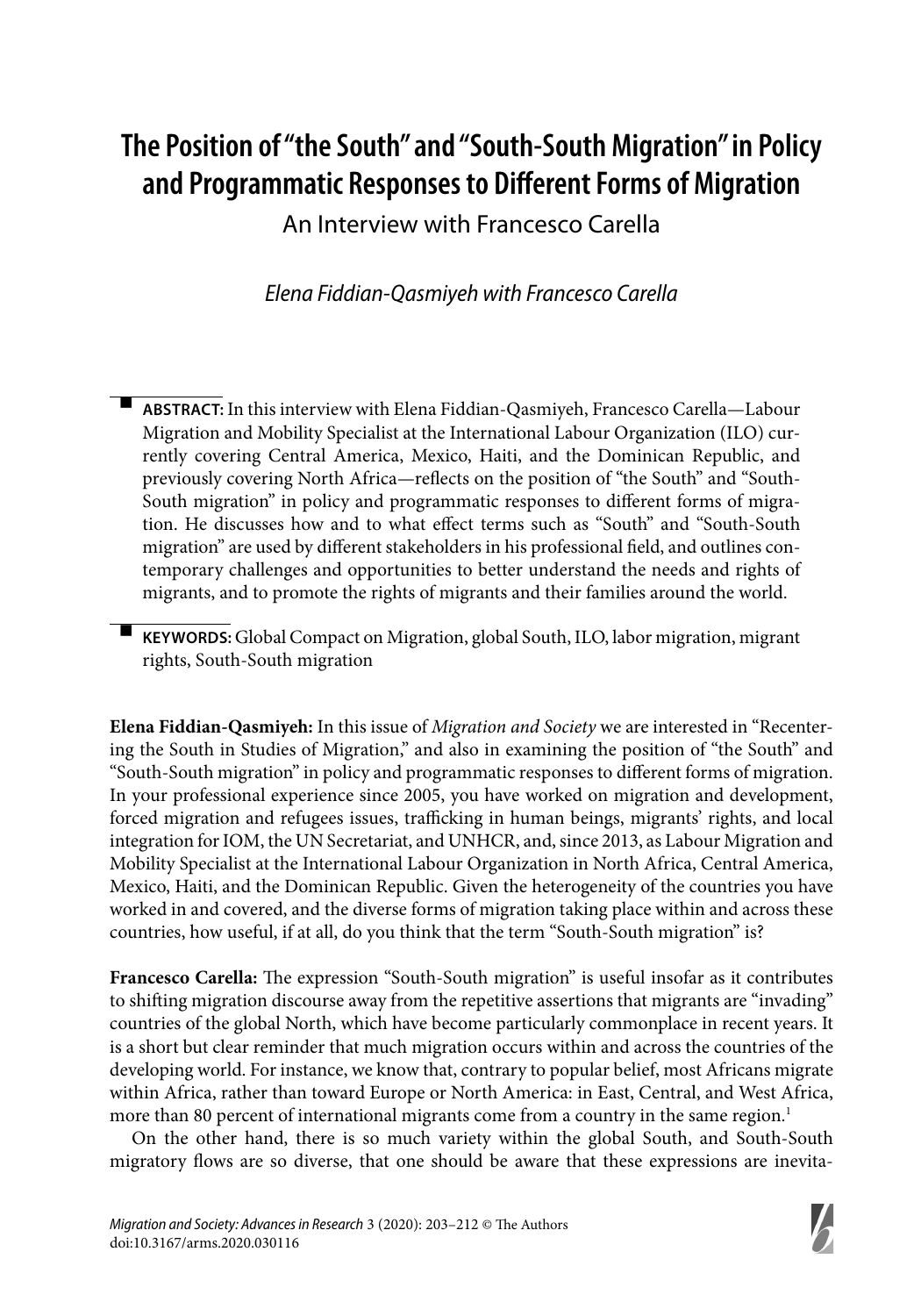bly oversimplifications at best, or sweeping generalizations at worst. When trying to analyze a migration/displacement situation, whether for academic or policy development objectives, one has to zoom in and examine the precise and often multifaceted type of South-South migration at hand. Countries in both Africa and Latin America can be *mostly* places of either destination for migrants (for example, Costa Rica or South Africa) or origin (for instance, Egypt or Honduras). However, most countries have acquired increasingly more complex migration profiles: it would be challenging to find a single country that was not simultaneously, to varying degrees, a country of origin, destination, transit, and return for migrants.

**EFQ:** To what extent, and how, are the terms "the global South" and "South-South migration" used by different stakeholders in your [professional] field?

FC: The expression "global South" is used to refer to developing countries. I find it curious that it stands in contrast to the "global North," but if I ask the user of the term to define "global North," the geographic area covered often overlaps with "the West" (it could be seen as a paradox that, whereas "the global North" is used by many as a synonym for "the West," "the global South" is not quite a synonym for "the East").

Generally speaking, I feel that the terms "the global South" and "developing countries" or "the developing world" have become the more widely accepted expressions to refer to what used to be called—very inappropriately, in my opinion—the "Third World." Although the latter term is still used in common parlance in some circles, it would be considered completely unacceptable for a professional in my field to use it. While I am writing these lines as a personal reflection, based on my experience of living and working in countries of both the "global North" and the "global South," I also believe that the most commonly used expression in the United Nations system is "the developing world." The "global South" is sometimes used in contrast with the "global North," whereas the expression "Third World" is not accepted in my field. In fact, every time I hear "Third World" used by a government official or another stakeholder with whom I interact in my job, I make a point of letting them know I disagree with the use of that expression, and I explain why. I argue that using the term "Third World" assumes that a First and a Second World also exist, which I do not think is the case nowadays. Additionally, even during the Cold War, when it was proffered by some that there were a First, a Second, and a Third World, the order of the three was arbitrarily—albeit unsurprisingly—established by someone in the so-called First World.

As for "South-South," I believe it has become a very popular approach, which applies to both academic analysis and policy work, whether in reference to "South-South migration," "South-South cooperation," or others. There is more and more "South-South" going on at the ILO and in the United Nations system in general,<sup>2</sup> possibly due to the emergence of some G20 countries such as Brazil and the other BRICS, $3$  which have invested in extending their influence over developing countries by different means, including the establishment or strengthening of national development aid agencies that focus on South-South cooperation.<sup>4</sup> The United Nations Office for South-South Cooperation (UNOSSC)<sup>5</sup> was established in 1974 by the UN General Assembly to promote, coordinate, and support South-South and triangular cooperation globally and within the United Nations system. In 2012, the ILO's Governing Body endorsed the paper "South-South and Triangular Cooperation: The Way Forward," making the ILO the first UN agency with a dedicated strategy on this.<sup>6</sup> Since then, a series of initiatives have been promoted by the ILO in the lead-up to its centenary, which was celebrated throughout 2019. For instance, a panel discussion on "The Future of Work, Youth Employment and South-South Cooperation" was held in Buenos Aires in March 2019.7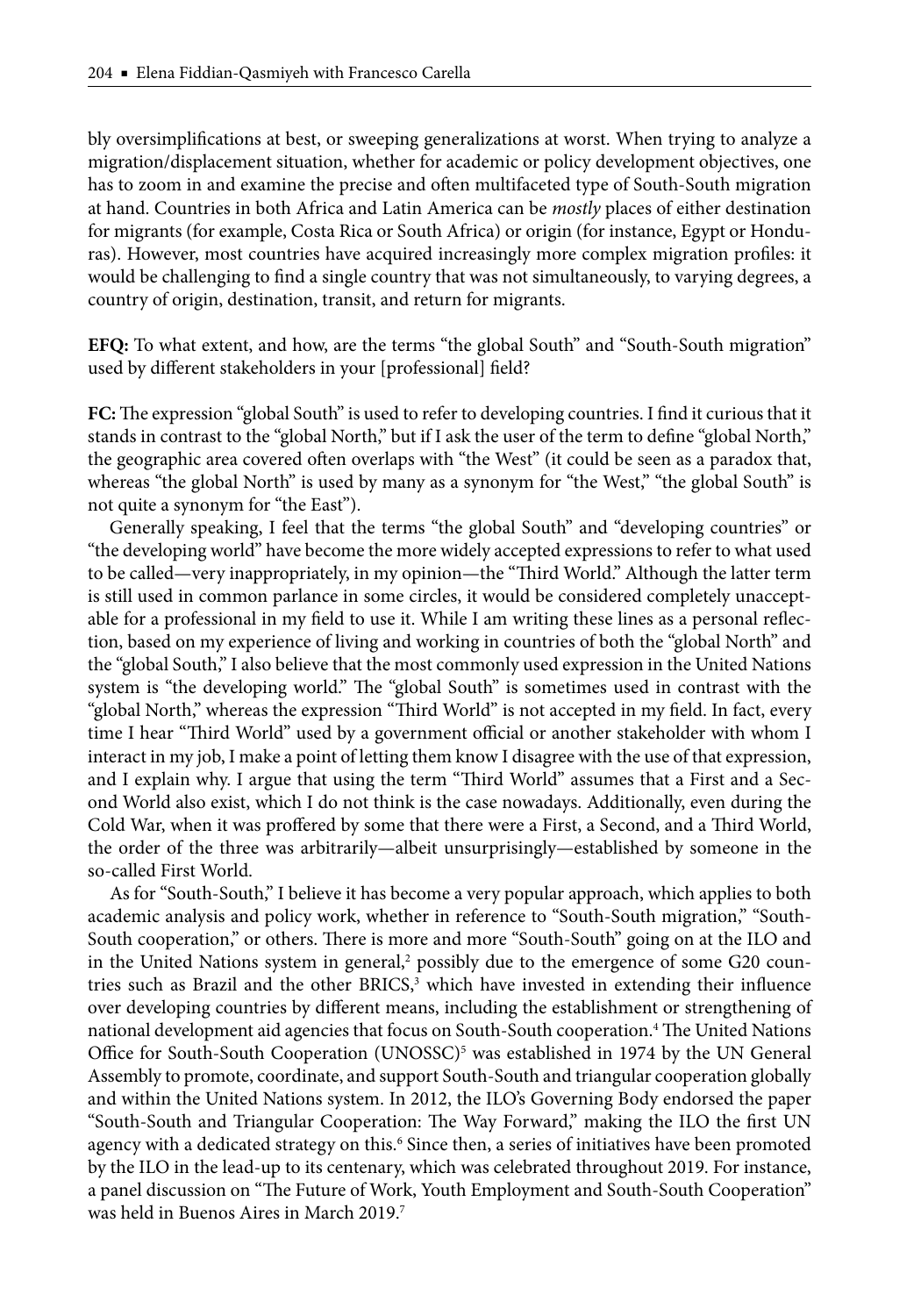## **EFQ:** What are the advantages and disadvantages of using these terms?

FC: The terms are handy shortcuts to convey complex concepts, as long as one is aware that these shortcuts inevitably constitute oversimplifications and that, strictly speaking, they are semantically inaccurate: North and South should be determined by the hand of a compass, not by a country's GDP or external influence. Technicalities aside, from a developing country's perspective, the rising influence of "the South" is a question of empowerment, which is particularly crucial to the many developing countries with a colonial history. Think of countries whose independence from a Northern power was acquired more or less recently (Brazil, Morocco, South Africa, Tunisia, etc.) and which now get proudly to share their savoir faire with other countries. While it could be argued that at least part of that know-how was acquired during or through the colonial experience, it is by now part of their national identity and body of competency and knowledge. A striking example of this is ATCT, Tunisia's Technical Cooperation Agency, which promotes the placement of Tunisian (health care, teaching, and other) professionals—most of them civil servants—in other countries.<sup>8</sup> Popular destinations tend to be the Gulf Cooperation Council (GCC) states.

Regarding "South-South migration," the use of the expression is helpful not just as a conceptual tool to analyze and better understand migration flows that have traditionally drawn less attention—possibly because academic research on migration and the development of migration studies as a discipline have mostly originated in countries of the "global North"; it also has powerful political implications, in that it helps counteract the rhetoric that would see migrants "invading" the "global North."

In line with a point made earlier, I think one key disadvantage is that the expression "South-South migration" tells more about what a migratory flow is not (i.e., not going toward "developed countries") rather than what it is, given the diversity of migration flows within the "global South."

**EFQ:** As you have noted elsewhere, migrant workers, especially those who work in the informal economy, often face multiple violations of their labor rights (Carella, quoted in IOM 2018b). What, if anything, is particular about migrant rights in regions of the "global South," such as North Africa, Central America, and the Caribbean?

FC: The fulfillment and protection of migrant workers' human rights (labor rights being part of these) is a challenge worldwide. However, some aggravating circumstances contribute to an increase in violations of these rights: these include an irregular status (i.e., being an *irregular* or *undocumented* migrant) and working in the informal economy—or more accurately, being in informal employment.

The existence and growth of informal employment, both in origin and destination countries, is closely related to irregular labor migration flows. Vibrant "underground economies" characterize many countries of the "global South," and these are attractive for different reasons for undocumented migrant workers, while often increasing profits for employers and reducing costs for consumers. This is particularly common in countries that do not have functioning labor market and migration policies, which are supposed to match the needs of the labor market (job opportunities) with the workers (job seekers) available not only nationally, but also internationally.

Measures to transition from the informal to the formal economy (which, incidentally, are the subject of a dedicated international labor standard: ILO Recommendation 204 from 2015)<sup>9</sup> can be implemented, including in countries of the global South, and should take account of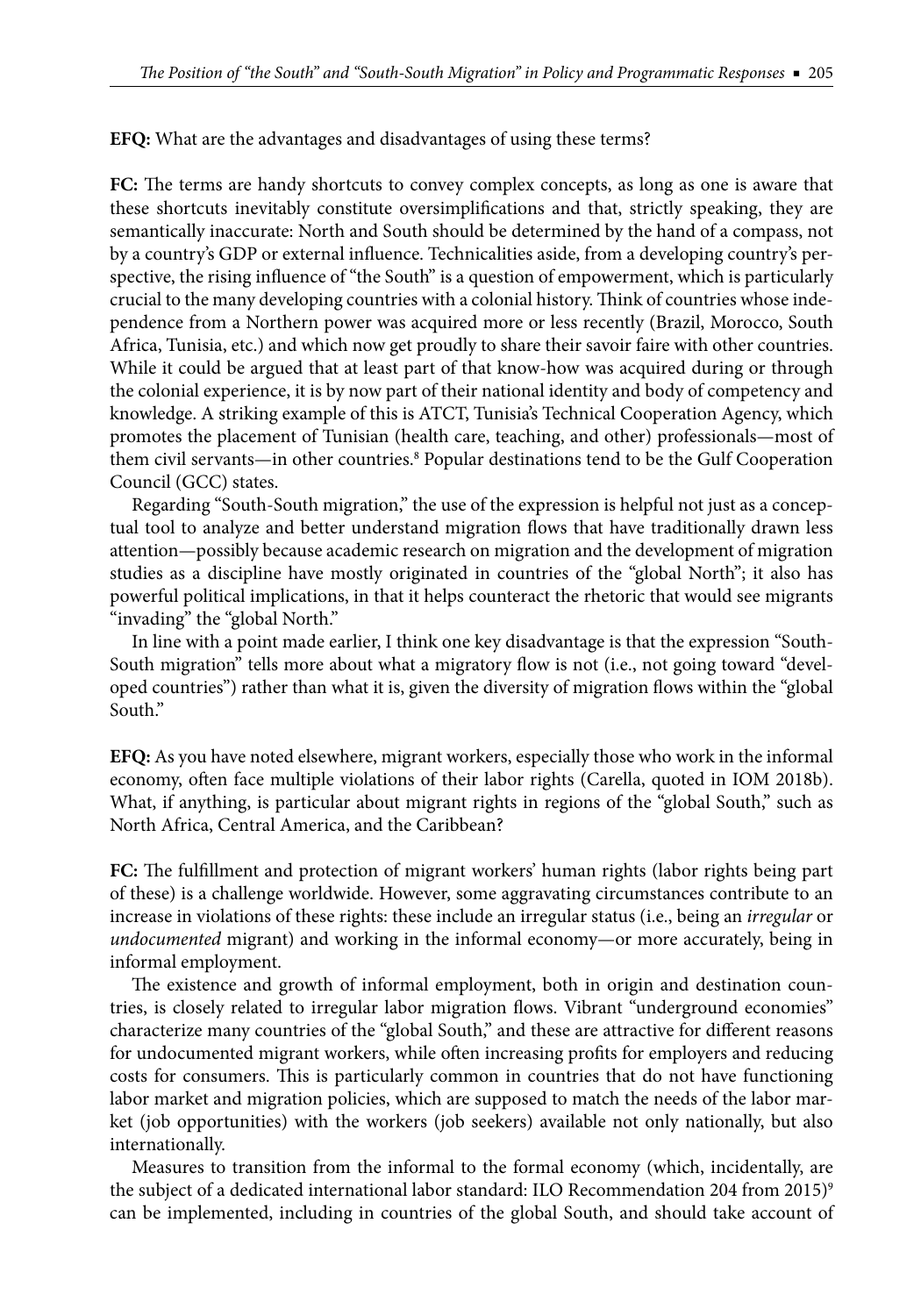gender-specific challenges to formalization, while also ensuring equality of treatment for all workers, regardless of nationality, as a means of preventing a "race to the bottom" in wages and working conditions, also known as *social dumping*. The opening of more regular migration channels can also be beneficial: there is an urgent need to address the disconnect between existing labor market needs and the willingness of governments to open up more regular permanent or temporary migration channels to meet these needs, especially in low-wage sectors. We can see this not only in the "global North," but also in several countries of Latin America (e.g., the agriculture and construction sectors of Costa Rica, the Dominican Republic, and Panama require migrant workers to function adequately), and increasingly so in some parts of North Africa (for instance, with Morocco gradually opening its labor market to West Africans).

**EFQ:** Do you think that it is helpful or dangerous to think about migrant rights through the lens of "South-South migration"?

**FC:** Rights are rights. One key principle about human rights is their universality: they should apply indifferently and equally to any human being, in any region of the world. Granted, this principle is often not reflected in reality.

Labor rights are part of human rights. I make specific reference to labor rights because, crucially, the three existing, legally binding, human rights standards on migration (ILO Conventions 97 and 143 and the 1990 International Convention on Migrant Workers' Rights)<sup>10</sup> refer and apply to migrant *workers* specifically, as well as their family members. To this day there is no legally binding international instrument that grants specific rights to migrants as such (in contrast to the case of refugees, who do have specific rights, first and foremost the right to *nonrefoulement*, by virtue of their status).11 Of course, migrants enjoy fundamental human rights, by virtue of being human beings, and may enjoy labor rights, if they are *workers*. They do not enjoy any specific rights for being *migrants*.

Against this backdrop, it is unsurprising that the recently adopted Global Compact on a Safe, Regular and Orderly Migration (GCM) was born as a nonbinding instrument, not an international treaty. At a time of widespread anti-immigrant sentiments and political rhetoric in so many countries, it seems very unlikely that any government would suggest the development of a legally binding instrument on migrant rights in the near future.

While labor migration can bring benefits to migrant workers and their families, and to countries of origin and destination, it also entails costs for migrant workers, including the denial of fundamental principles and rights at work, high recruitment fees and related costs, wage penalties, poor working and employment conditions, mismatch of migrant skills to available jobs, family separation, and lack of social protection. These costs are not felt evenly among migrant workers: they are often intensified by intersecting factors such as gender, age, race, migration status, and geographic location, which is where the South-South dimension comes into play.

In a South-South migration context, I have often found that countries that see themselves as (exclusively or mostly) countries of origin will promptly go ahead and ratify binding international treaties, with the key objective of ensuring protection for the rights of their own nationals abroad. Nevertheless, as they start transitioning toward becoming countries of transit and destination of migration, they will probably be much less forthcoming in advocating for the application of those treaties for the benefit of migrants on their own soil.

**EFQ:** You have also noted that, while they are important in different ways, international conventions are insufficient to protect migrant workers' rights (Carella, quoted in IOM 2018a). What role, if any, do you think that South-South cooperation can play in promoting migrant rights?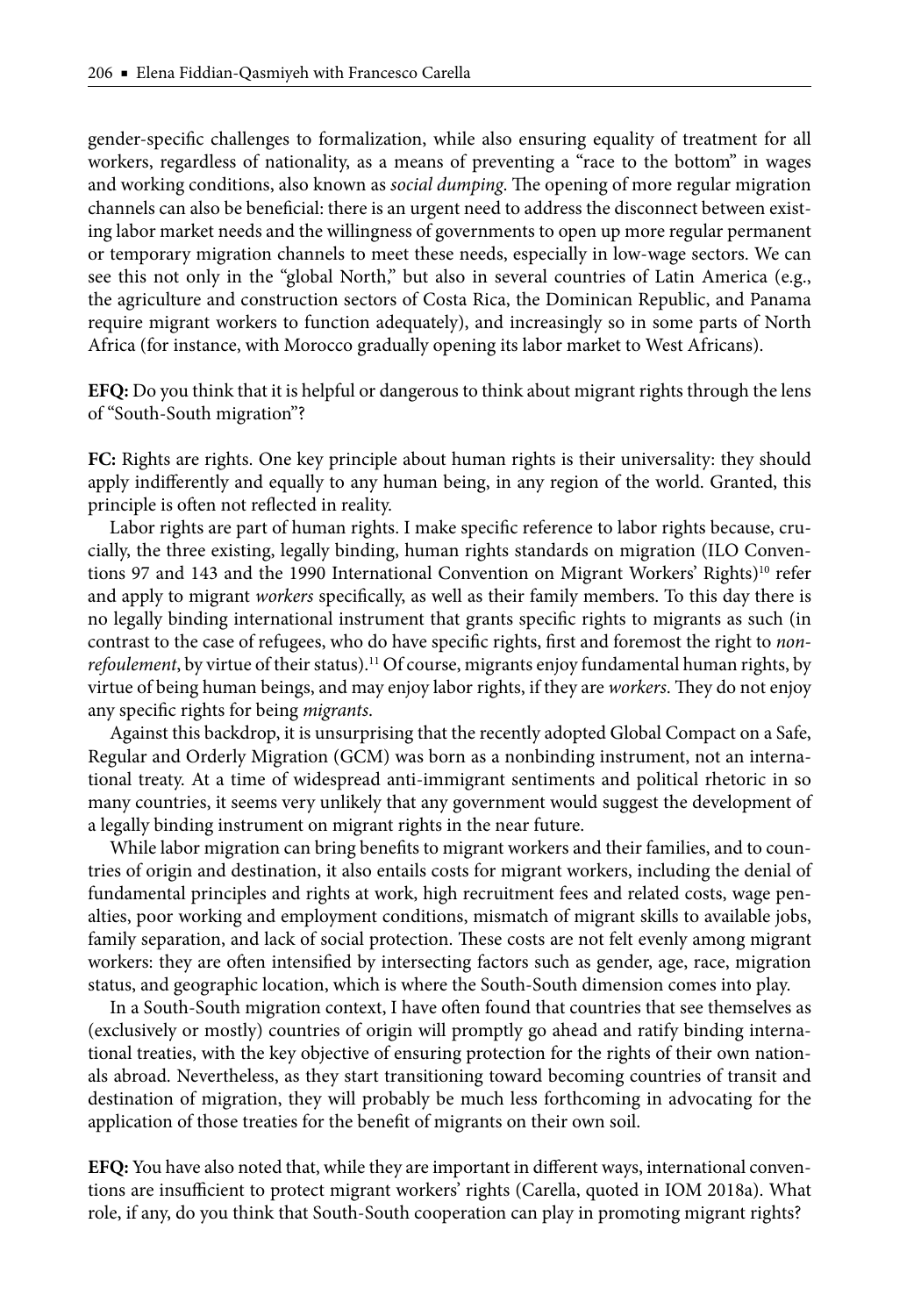**FC:** Please allow me to qualify that statement! I truly believe that international standards, including the ILO labor standards on migrant workers (Convention 97 and Recommendation 86 from 1949; Convention 143 and Recommendation 151 from 1975) as well as the more recent International Convention on Migrant Workers' Rights (1990) are key instruments for the protection of migrant workers and the governance of labor migration and mobility.<sup>12</sup>

While ratification of these three legally binding instruments individually is relatively low, taken together around 90 countries have ratified one or more of them, demonstrating their acceptance that the governance of labor migration/mobility and protection of migrant workers need to be subject to minimum standards rooted in a rule of law framework. Additionally, all (nonmigration-specific) international human rights and labor standards that have been widely ratified (e.g., ILO's eight fundamental conventions) apply to all workers, including migrant workers. These standards set minimum benchmarks for the treatment of migrant workers across all regions.

What I truly meant to say is that the mere formal act of ratifying a convention is not sufficient per se in ensuring the protection of migrant workers' rights. Conventions need to be implemented, national legislation needs to be adjusted and then enforced. Complaint and redress systems must be in place and access to justice must be guaranteed for everybody, regardless of nationality or migration status.

In fact, ratifying and effectively implementing ILO Conventions 97 and 143 on migrant workers is crucial for countries in the global South, as it constitutes a key to fulfilling the 2030 Agenda for Sustainable Development (it is no coincidence that SDG target 8.8 calls for the protection of all workers, including migrant workers and particularly women).13 Migrant workers make valuable contributions to their countries of origin and destination that are often overlooked, especially in a South-South migration context. Not only do they supply needed labor and skills (think, for example, of Tunisians and Egyptians working in Libya until the so-called Arab Spring; Nicaraguans in Costa Rica and Haitians in the Dominican Republic), but as consumers of goods and services. They also create jobs, develop markets, contribute to social security systems, and act as mediators between countries of origin and destination. By developing and returning with new skills, they can also transfer much-needed knowledge acquired abroad.

Unfortunately, migrant workers do not always find jobs matching their skills. Some of the problems start during the recruitment process. Unscrupulous recruiters may be interested in moving large numbers of migrants and forcing them to pay up to a year's salary (this occurs quite frequently in the migration corridor from South Asia to the GCC countries). To cover these fees, many migrant workers have to borrow from their families, which puts them into heavy debt burden, or from money lenders, who put them at risk of trafficking or debt bondage until the debts are paid off. When these migrant workers are exploited, they often have no recourse but to leave their employer, or to shut up and continue suffering more abuse. South-South cooperation can be a powerful tool to prevent and redress abuses through, for instance, the negotiation and implementation of bilateral labor agreements (BLAs) between countries of origin and destination. These, in turn, should be based on the aforementioned international legal instruments.<sup>14</sup>

**EFQ:** You mentioned earlier that "There is more and more 'South-South' going on at the ILO and in the United Nations system in general." One critique of institutionalized policy engagement with "the global South" is that it risks "instrumentalising and co-opting [South-South cooperation] and hence depoliticising potential sources of resistance to the North's neoliberal hegemony" (Fiddian-Qasmiyeh and Daley 2018: 2). Indeed, it has been argued that policy makers are strategically embracing "South-South migration" and "South-South cooperation" in order "to enhance development outcomes" and "keep 'Southerners' in the South," in ways that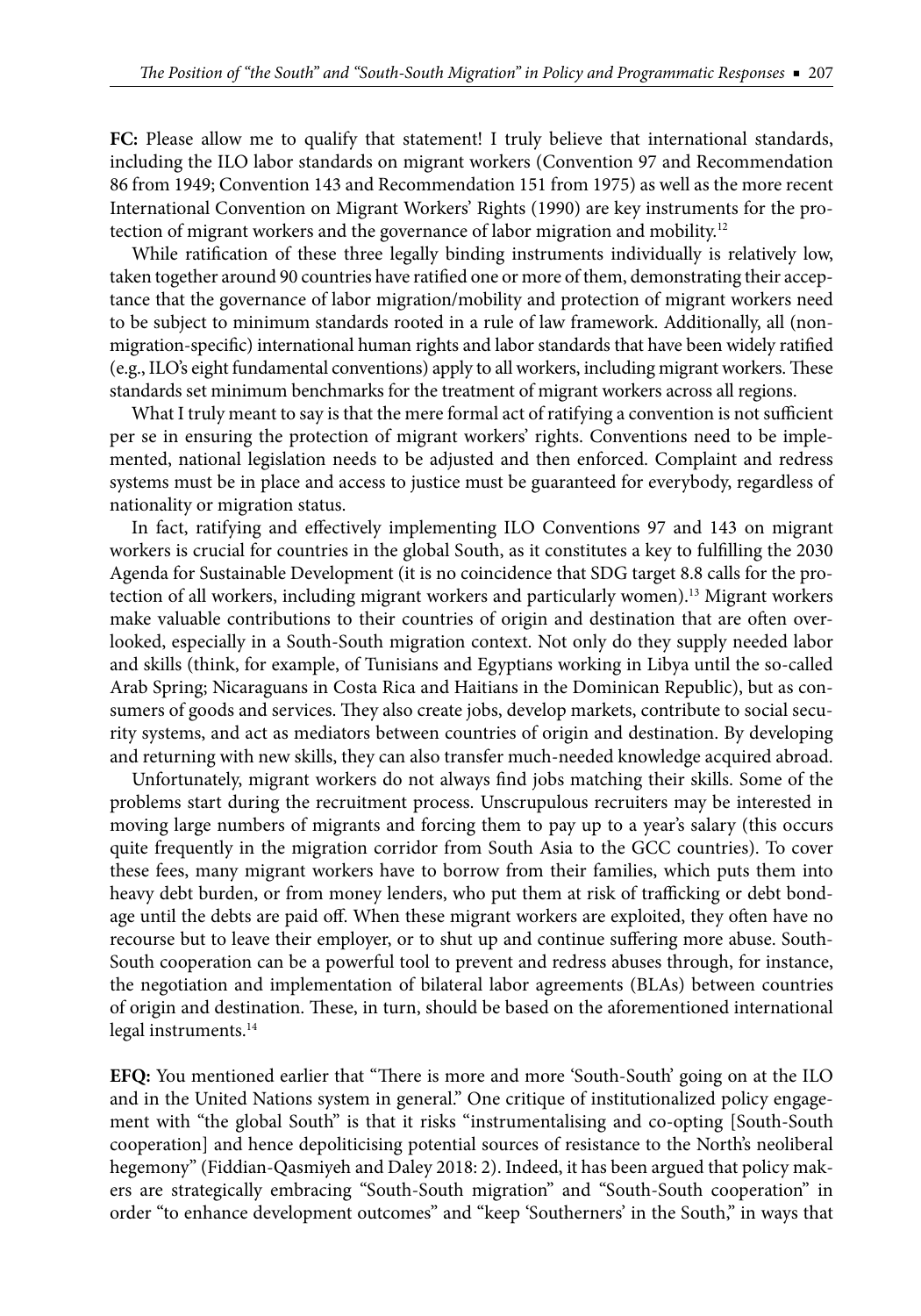particularly benefit the global North (Fiddian-Qasmiyeh and Daley 2018: 19). What, if any, are the dangers of enhancing "policy engagement" with "the South"? To what extent, and how, do you think that processes of instrumentalization and co-optation can be avoided?

FC: Policy engagement with "the South" is officially promoted by "the North" through "triangular cooperation," which is a form of South-South cooperation supported by a Northern partner. Additionally, if we see regional integration as a form of enhanced cooperation, then I think there is a tendency to promote "Northern" models of regional cooperation, such as the European Union, in the "global South." This can be seen clearly with Mercosur in South America, CARICOM in the Caribbean, ECOWAS in West Africa, and at an earlier stage with the African Union itself.

It could be argued that at least some policy makers see the promotion of this type of South-South cooperation as an opportunity to foster South-South migration, thereby preventing "Southerners" from "moving North"; but I would not say it is its main driver. It is usually the case that, if socioeconomic opportunities are available locally, most people will prefer to either stay where they are, or move within the same region if need be, rather than move far away to a different continent, where migration will be more costly and adaptation may be less straightforward.

Overall, a recent trend can be identified, in both academia and practice, whereby the "global South" has been developing its own understanding (or rather, multiple understandings) and critical analysis of migration, $15$  rather than having South-South migration concepts and models imposed from the "global North." In the current decade Brazil, as an emerging economy, has funded a South-South Cooperation Project for the Protection of Rights of Migrant Workers in Latin America and the Caribbean Region, implemented by ILO and involving Argentina, Brazil, Costa Rica, Chile, Mexico, and Trinidad and Tobago. The project had the objective of promoting the exchange of information on current labor migration trends in the region, collection and analysis of migration statistics, gaps and challenges concerning working conditions, and existing good practices concerning labor migration and protection of migrant workers' rights.

Nevertheless, given the close historical (as well as economic, political, and cultural) links between some Southern countries and countries in the North, it may well prove ultimately impossible to avoid co-optation completely.

**EFQ:** How can responses to migration within, across, and between the countries of the "global South" more meaningfully respond to the needs and rights of different people, including migrants and their families?

**FC:** Recent examples of massive forced displacement within, between, and across countries in the global South are teaching the entire international community lessons on how better to respond to the needs and rights of migrants, refugees, and their families, in often creative or even innovative manners. Facing the Syrian crisis since 2011, neighboring countries such as Jordan, Lebanon, and Turkey have had to grapple with hosting overwhelmingly high numbers of refugees, sometimes reaching over one-quarter of the population of the country, as in the case of Lebanon. Although the latter, as well as Jordan, already hosted Palestinian refugees, the sheer magnitude of the Syrian refugee crisis has been considered a game changer in the level of challenges faced by developing countries in responding to migrant/refugee flows. (Incidentally, one could argue that the support provided by Northern actors such as the European Union, to countries like Jordan, Lebanon, and Turkey, could be considered a form of "co-optation.")

In the Americas, the Venezuelan crisis, which has become particularly grievous in the latter half of the 2010s, has caused the unprecedented movement of Venezuelans into neighboring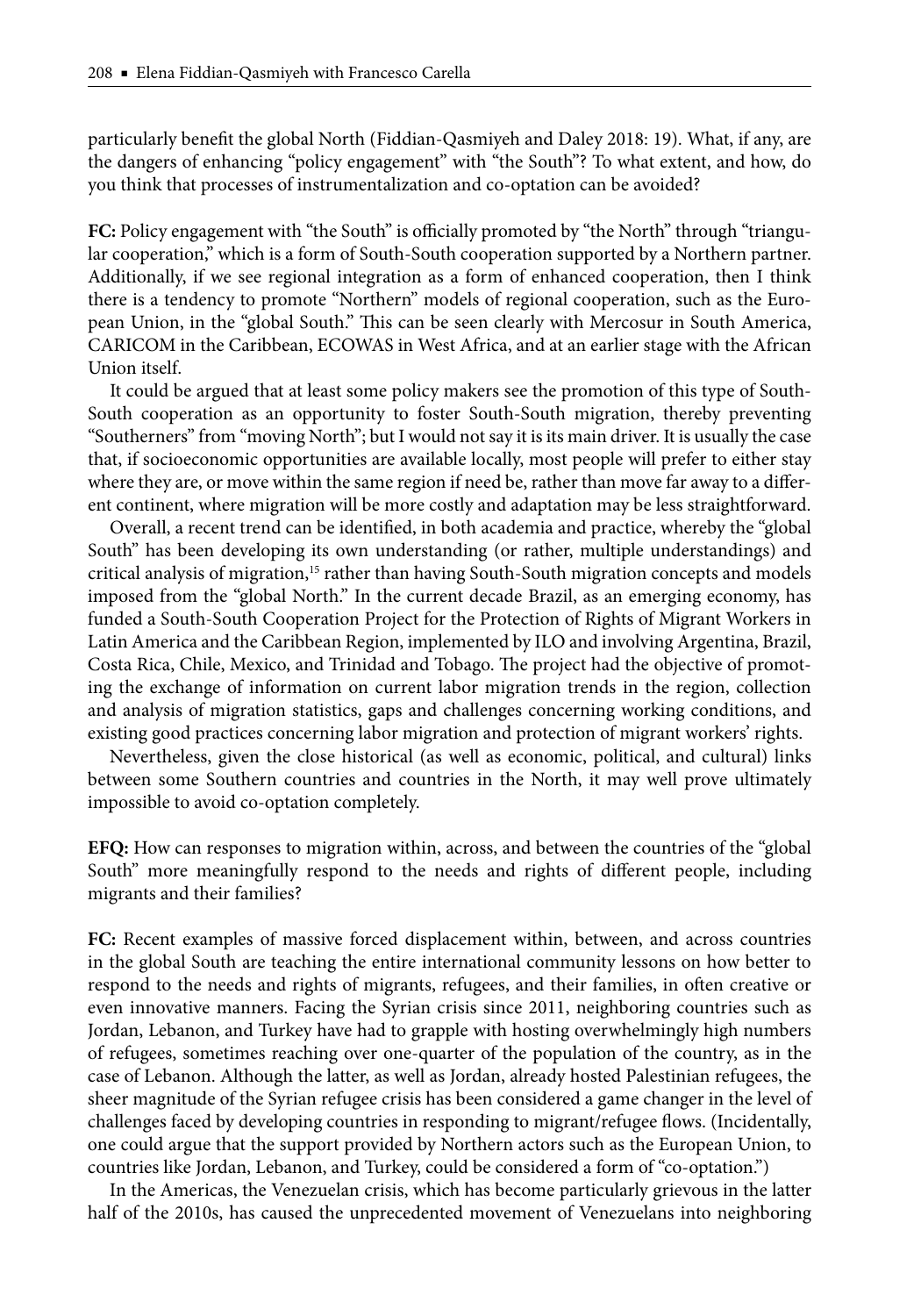countries—in this case with a less clear-cut legal status than with Syrians: most countries do not recognize the majority of Venezuelans as refugees, but as migrants, although it is widely acknowledged that most are involved in some form of forced displacement. This acknowledgment has enabled the adoption of flexible requirements for the regularization of Venezuelan migrants in countries such as neighboring Colombia.

Colombia has a long tradition of emigration (particularly of large numbers of refugees due to the bloody conflict that affected the country until the 2016 peace accord), and limited experience with the reintegration of returnees and with the management of temporary flows of transit migrants trying to reach the United States. However, its immigration-management and migrant-integration experience was close to zero until Venezuelans started crossing the border en masse. At the time of writing this piece (November 2019), it is estimated that Colombia is hosting more than 1.4 million Venezuelans:<sup>16</sup> over one-third of the total number of Venezuelans who have left their country of origin in recent years. The principles of solidarity and brotherhood between the peoples of Colombia and Venezuela have been called upon in the response to the crisis. Contributing factors to the success of this response have been the recent memories of Colombians seeking asylum in Venezuela for decades during the Colombian conflict, and the proximity in the culture and customs of the two countries, which facilitates social cohesion.

Both the Colombian state apparatus and civil society have had to adjust and adapt, through innovative policy and legislative instruments, as well as practical field initiatives, in order to tackle the challenge at hand. At the local level, major cities such as Bogotá, Medellín, Cali, and Barranquilla have led in piloting innovative integration measures, while border towns and cities such as Cúcuta and Maicao have had to adapt their provision of services and public programs, which focused on traditional border flows (trade and family-supply related), by reorienting it toward humanitarian assistance for and integration of incoming migrants.

Migration is typically associated with the national/central level of governance because immigration policies are usually determined at, and immigration laws usually apply to, the national level. However, once migrants have entered a country's territory, regardless of their migration status, their social and economic integration has to be fostered, or at least dealt with, at the local level.

The local level is a crucial layer of activity, and should accordingly be a key level of analysis when thinking about South-South cooperation. There are multiple facets to be examined in this regard, not least the development level of public institutions at the town/city level, and their capacity to respond to migration flows; or the need to develop national migration policies that include guidelines for local authorities, according to the latter's competencies and capacities.

Similarly, one should not think of South-South cooperation as restricted to the state or central level: city-to-city cooperation is an area with huge potential for development in the near future, especially in reference to migration.<sup>17</sup> Latin America as a region seems to be a laboratory for innovative practices: in addition to the examples of Colombian cities facing the Venezuela refugee/migrant crisis, other cities can pride themselves on implementing creative local governance measures aiming at fostering the integration of migrants. The two continental megalopolises of São Paulo, Brazil, and Mexico City, Mexico, are prime examples of this.<sup>18</sup>

**EFQ:** What do you see as the key challenges and opportunities in this field over the coming years?

FC: Governments face significant challenges in addressing the policy implications of the changing patterns of migration, which is increasingly driven by conflicts and violence, by climate change, and by the lack of employment opportunities (which in turn disproportionately affect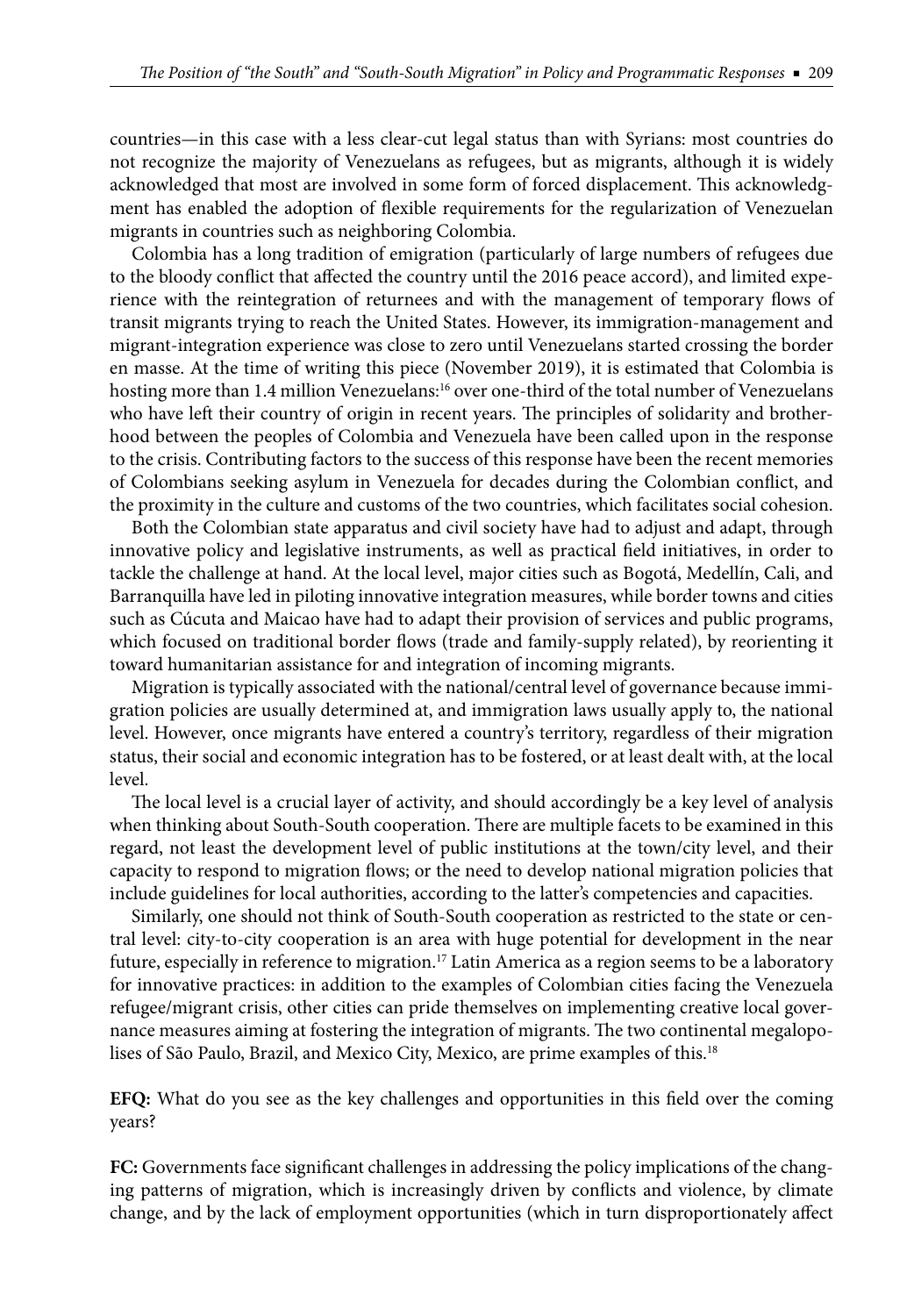women, youth, and vulnerable groups of the population). Mixed flows of people in need of international protection (such as refugees) and migrant workers will be increasingly common; and the complexity of drivers of mobility will often make it difficult to distinguish between the two categories.

These challenges extend to the governance of labor migration and mobility across regions and migration corridors, but also within regions, as tends to be the case with South-South migration; they are exacerbated by a disconnect, in government, between migration and other policy areas, including development and employment, and a lack of coordination between different levels of governance (local, national, bilateral, regional, etc.). Cities will inevitably play a crucial role in the implementation of the Global Compact on Migration.<sup>19</sup> Enhancing international cooperation specifically at the South-South level—through, among others, bilateral labor migration agreements; regional consultative processes such as the Regional Conference on Migration (Puebla Process), the South American Conference on Migration, the Abu Dhabi Dialogue, the Colombo Process, etc.; and regional and bilateral agreements on social security can equip countries of the "global South" with more appropriate tools to rise to the challenges at hand.

- **ELENA FIDDIANQASMIYEH** is Professor of Migration and Refugee Studies at University College London, where she is also Co-director of the UCL-Migration Research Unit and Director of the interdisciplinary Refuge in a Moving World research network. Elena's research explores experiences of and responses to conflict-induced displacement in the context of the Middle East and North Africa. She has a particular interest in "Southern-led" responses to displacement from Syria, which is the focus of her European Research Council project funded under the EU Horizon 2020 Research and Innovation Programme (Grant Agreement Number 715582).

 **FRANCESCO CARELLA** is a Labour Migration and Mobility Specialist at the International Labour Organization (ILO) currently covering Central America, Mexico, Haiti, and the Dominican Republic, and previously covering North Africa. Prior to joining the ILO, Francesco worked on migration and development, forced migration and refugee issues, trafficking in human beings, migrants' rights, and local integration for IOM, the UN Secretariat, and UNHCR.

This article expresses the views of the author and does not reflect the official views of the ILO.

## - **NOTES**

-

- 1. https://unctad.org/en/pages/PublicationWebflyer.aspx?publicationid=2118.
- 2. For instance, see Ngombu (2018) and ILO (2019).
- 3. BRICS is the acronym coined for an association of five major emerging national economies: Brazil, Russia, India, China, and South Africa.
- 4. South-South cooperation (SSC) is defined by the UN as "a process whereby two or more developing countries pursue their individual and/or shared national capacity development objectives through exchanges of knowledge, skills, resources and technical know-how, and through regional and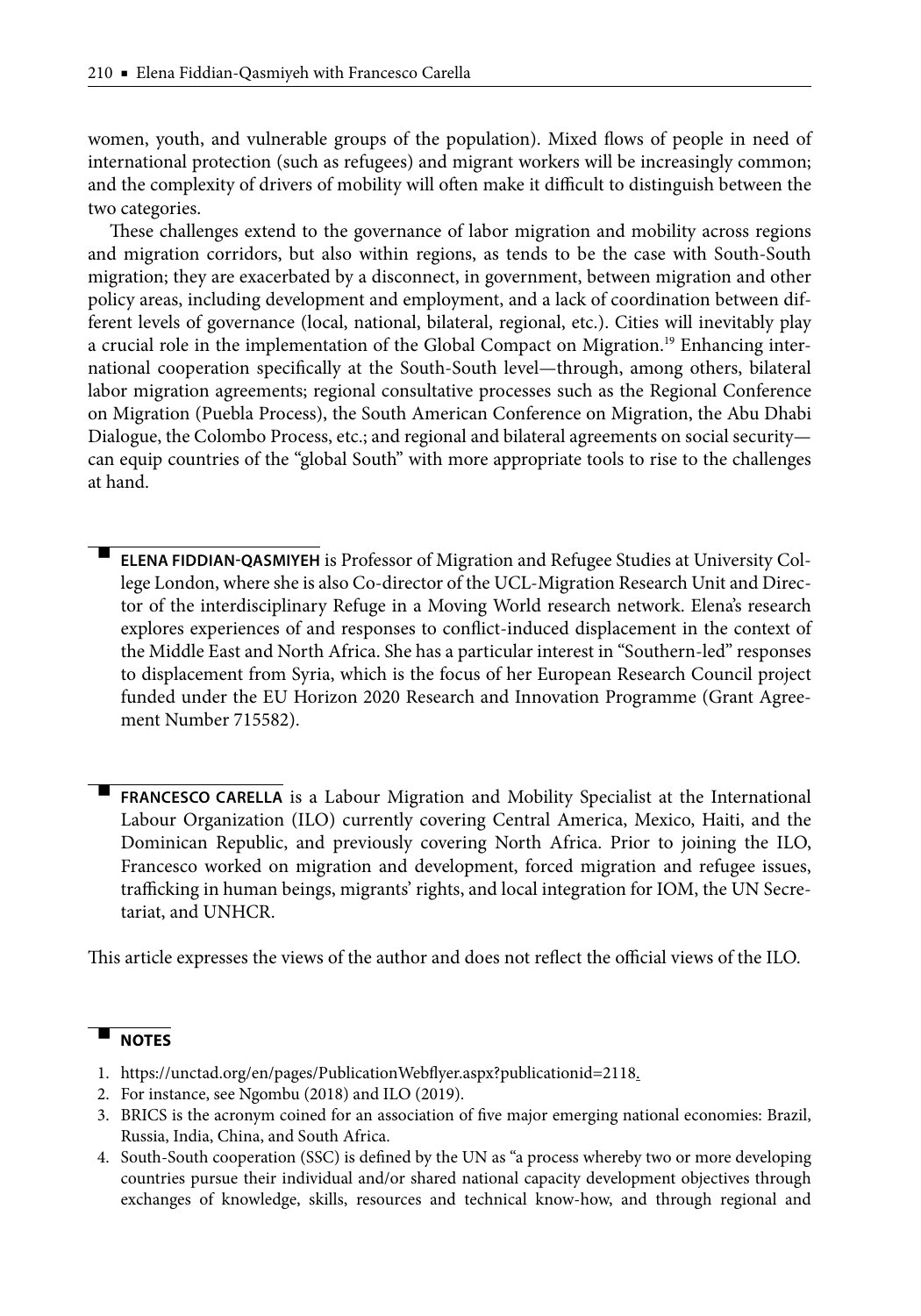inter-regional collective actions, including partnerships involving governments, regional organizations, civil society, academia and the private sector, for their individual and/or mutual benefit within and across regions."

- 5. The UNOSSC was established by the UN General Assembly: https://www.unsouthsouth.org/about/ about-unossc/.
- 6. For the strategy, please see: https://www.ilo.org/gb/GBSessions/previous-sessions/GB313/pol/WC MS\_172577/lang—en/index.htm?ssSourceSiteId=pardev
- 7. For further details please see: https://www.ilo.org/pardev/events/WCMS\_672356/lang—en/index .htm.
- 8. Please see ATCT's website: https://www.atct.tn/en.
- 9. R204—Transition from the Informal to the Formal Economy Recommendation, 2015 (No. 204), available online on NORMLEX: https://www.ilo.org/dyn/normlex/en/f?p=NORMLEXPUB:12100:0:: NO::P12100\_ILO\_CODE:R204.
- 10. See https://www.ilo.org/global/standards/subjects-covered-by-international-labour-standards/migr ant-workers/lang—en/index.htm and https://www.ohchr.org/EN/ProfessionalInterest/Pages/CMW .aspx.
- 11. See the 1951 Geneva Convention Relating to the Status of Refugees and its 1967 Protocol: https://www .unhcr.org/about-us/background/4ec262df9/1951-convention-relating-status-refugees-its-1967 protocol.html.
- 12. So are other relevant international standards, such as ILO's Domestic Workers Convention, 2011 (No. 189): https://www.ilo.org/dyn/normlex/en/f?p=NORMLEXPUB:12100:0::NO::P12100\_ILO\_ CODE:C189.
- 13. SDG target 8.8: "protect labour rights and promote safe and secure working environments of all workers, including migrant workers, particularly women migrants, and those in precarious employment."
- 14. The aforementioned ILO Recommendation 86 annexes a "Model Agreement on Temporary and Permanent Migration for Employment, including Migration of Refugees and Displaced Persons," which states can use as a basis for developing their own agreement: https://www.ilo.org/dyn/normlex/ en/f?p=NORMLEXPUB:12100:0::NO:12100:P12100\_INSTRUMENT\_ID:312424:NO.
- 15. As regards academia, see, for example, the Southern African Migration Programme (SAMP): https:// scholars.wlu.ca/samp/.
- 16. As per the UN Response for Venezuelans (R4V) Platform, consulted on 4 November 2019: https:// r4v.info/en/situations/platform.
- 17. For an example in the European/Mediterranean context, see: https://ajuntament.barcelona.cat/ alcaldessa/en/noticia/alliance-with-italian-cities-to-continue-rescuing-people-in-the-mediterra nean\_770422. At the international level, see: https://www.mayorsmigrationcouncil.org/.
- 18. For further details, please see, on Mexico City: ILO and STyFE, "Programas sociales para población migrante en la Ciudad de México," https://www.trabajo.cdmx.gob.mx/storage/app/uploads/public/ 5bc/619/621/5bc6196218328636139953.pdf. On São Paulo: ECLAC, "Políticas migratórias em nível local: Análise sobre a institucionalização da política municipal para a população imigrante de São Paulo," https://repositorio.cepal.org/bitstream/handle/11362/44491/4/S1900310\_pt.pdf.
- 19. See, for example, "The 5th Mayoral Forum on Human Mobility, Migration and Development: City Leadership in Implementing the UN Global Compacts": https://www.knomad.org/sites/default/files/ 2018-12/Programme percent20- percent202018 percent20Mayoral percent20Forum\_25November20 18.pdf.

## - **REFERENCES**

Fiddian-Qasmiyeh, Elena, and Patricia Daley. 2018. "Conceptualising the Global South and South-South Encounters." In *The Handbook of South-South Relations*, ed. Elena Fiddian-Qasmiyeh and Patricia Daley, 1–28. Oxford: Routledge.